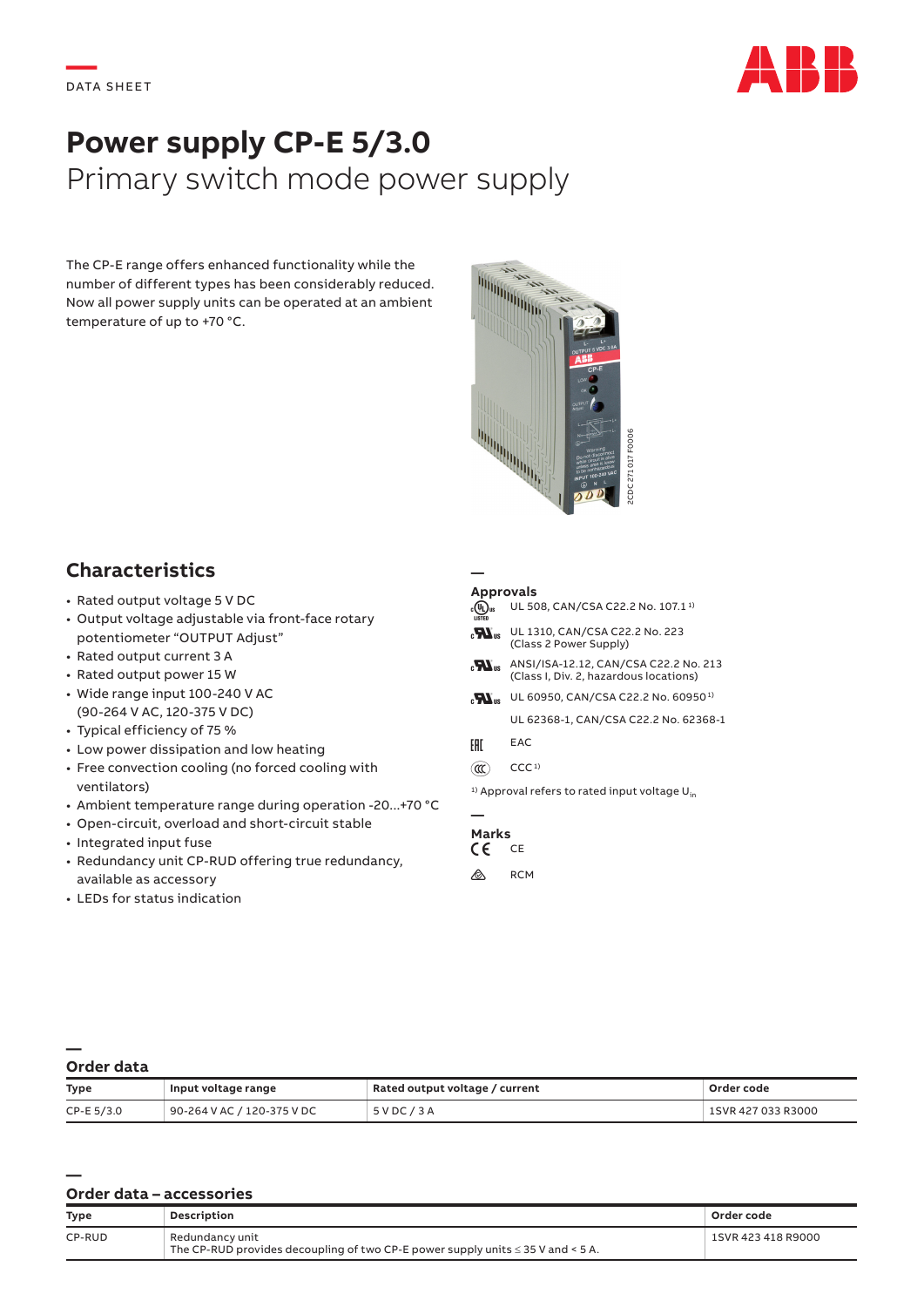## **Functions**



## **Application**

The primary switch mode power supply offers two voltage input ranges. This enables the supply with AC or DC. Furthermore it is equipped with two generous capacitors, which ensure mains buffering of at least 75 ms (at 230 V AC). That is why the devices can be used worldwide also in high fluctuating networks and battery-powered plants.

## **Operating mode**

By means of the potentiometer "OUTPUT Adjust" the output voltage can be adjusted within a range of 4.5 to 5.75 V DC. Thus, the power supply can be optimally adapted to the application, e.g. compensating the voltage drop caused by a long line length.

The green LED "OK" is lightening during proper operation.

The red LED "LOW" is lightening when the output voltage is too low.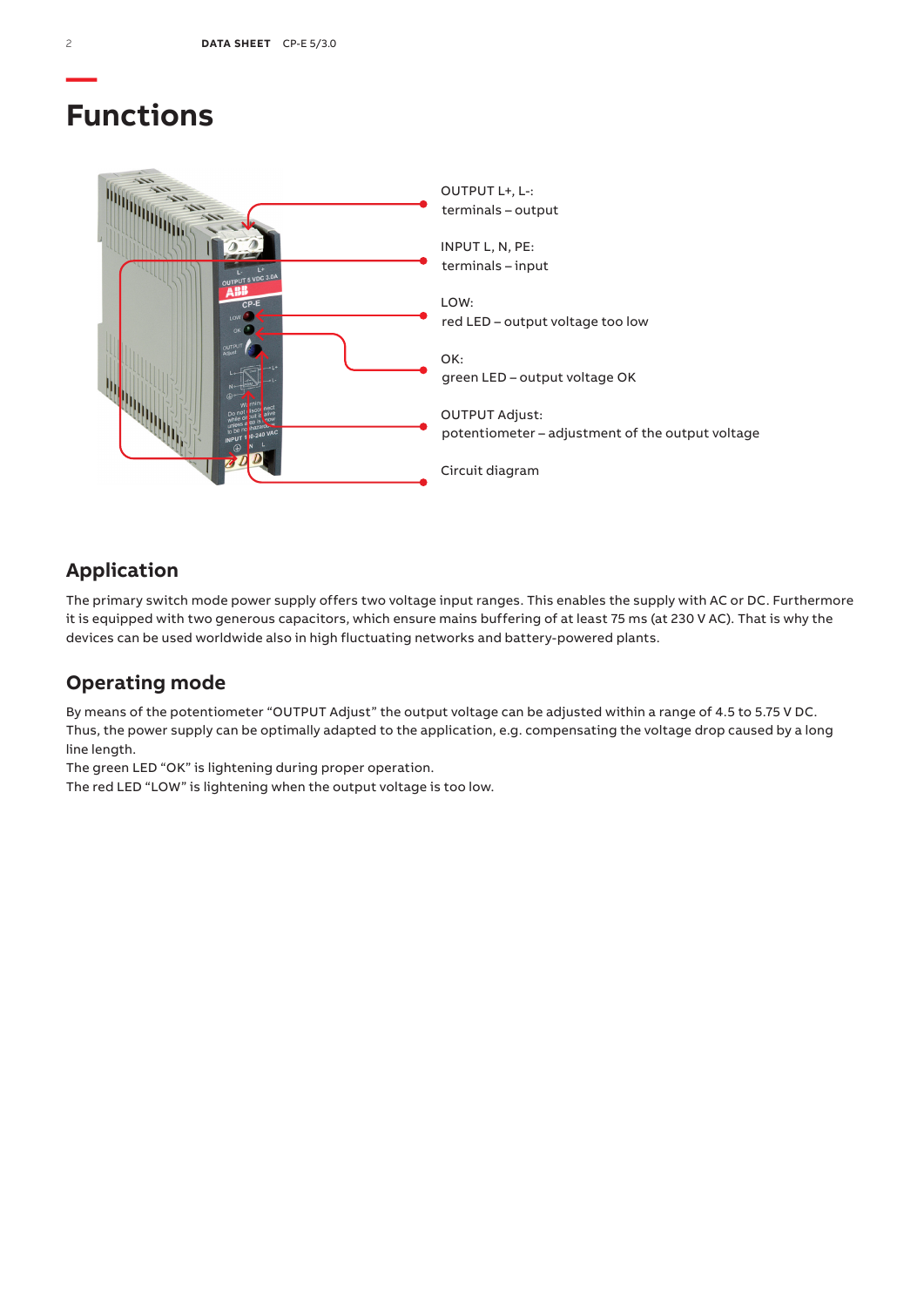# **Installation**

## **Mounting**

The switch mode power supply can be snapped on a DIN rail according to IEC/EN 60715 as shown in the accompanying picture. For that the device is set with its mounting rail slide on the upper edge of the mounting rail and locked by lifting it downwards.



## **Demounting**

Remove the switch mode power supply as shown in the accompanying picture. For that the latching lever is pulled downwards by means of the screwdriver. Alternatively you can press the unlock button to release the device. Then in both cases the device can be unhinged from the mounting rail edge and removed.



## **Mounting position**

The devices have to be mounted horizontally with the input terminals on the bottom. In order to ensure a sufficient convection, the minimum distance to other modules should not be less than 25 mm in vertical and horizontal direction.

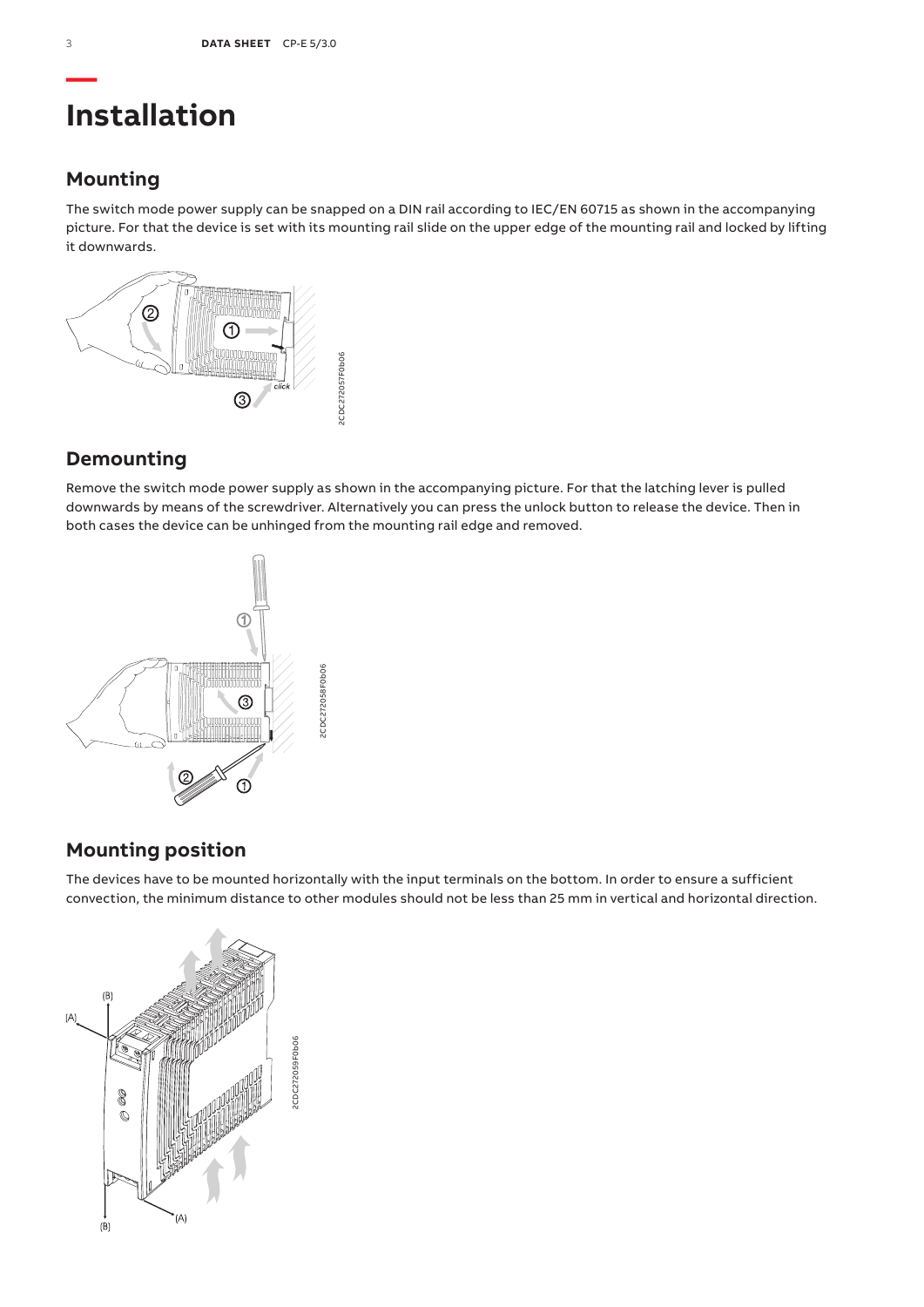# **Electrical connection**

Connect the input terminals L and N. The protective earth conductor PE must be connected. The installation must be executed acc. to EN 62368-1, provide a suitable disconnecting device (e. g. line protection switch) in the supply line. The input side is protected by an internal input fuse.

Rate the lines for the maximum output current (considering the short-circuit current) or provide a separate fuse protection. We recommend to choose the cable section as large as possible in order to minimize voltage drops. Observe the polarity. The device is overload, short-circuit and open-circuit proof. The secondary side of the power supply unit is electrically isolated from the input and internally not earthed (SELV) and can therefore be earthed by the user according to the needs with L+ or L‑ (PELV).

## **Connection diagram**

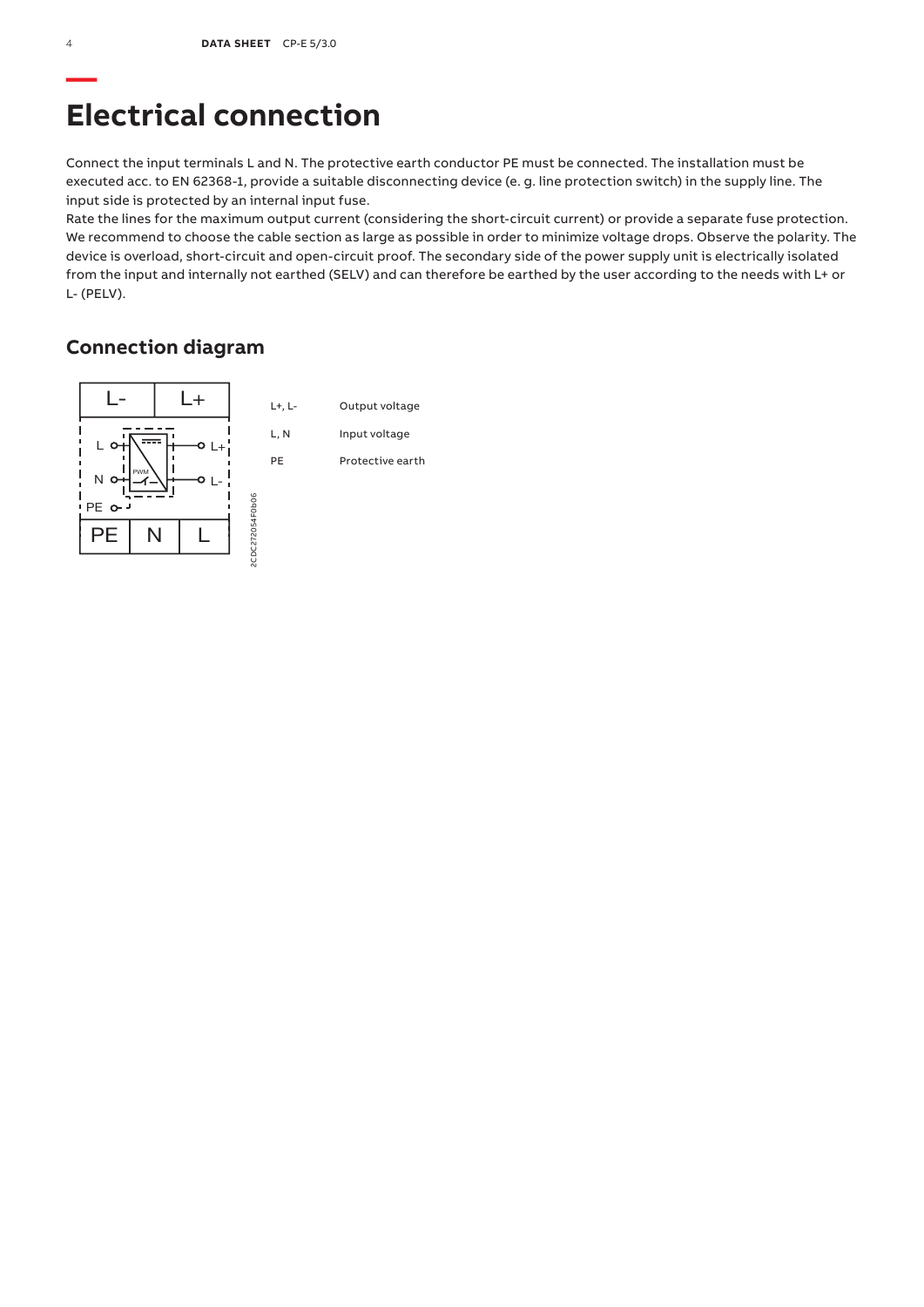# **— Safety instructions and warnings**



### **In operation pay attention to:**

- Do not modify the installation (primary and secondary side)! High current! Risk of electric arcs and electric shock (danger to life)!
	- Risk of burns: Depending on the operation conditions the housing can become hot.
- The device contains no user serviceable parts. In any case of device malfunction please send the unit back to manufacturer.

The device must be installed by qualified persons only and in accordance with the specific national regulations (e. g. VDE, etc.).

The CP-E power supplies are chassis-mounted units. It is maintenance-free and does not contain any integral setting elements and should therefore not be opened.



- Read the operating and installation instructions carefully and completely!
- Disconnect the system from the supply network and protect against switching on!



### **CAUTION**

Improper installation/operation may impair safety of personnel and cause operational difficulties or destruction of the unit.



### **WARNING**

### **Before start of operation the following must be ensured:**

- Connection to mains or DC supply according to the specific national regulations for class of protection I. Power supply cables and unit must be sufficiently fused. A disconnecting device has to be provided for the end product to disengage unit and supply cables from supply mains if required.
- Rate the output lines for the output current of the power supply and connect them with the correct polarity.
- In order to ensure sufficient convection the distance to the other devices has to be considered.



## **WARNING**

### **Danger to life!**

Never carry out work when voltage is present. The power supply contains components with high stored energy and circuits with high voltage! Do not introduce any objects into the unit and do not open the unit. With some units of this range the output is capable of providing hazardous energy. Ensure that the service personnel is protected against inadvertent contact with parts carrying energy. If the internal fuse is blown most probably the device is defect. In this case an examination of the device by the manufacturer is necessary.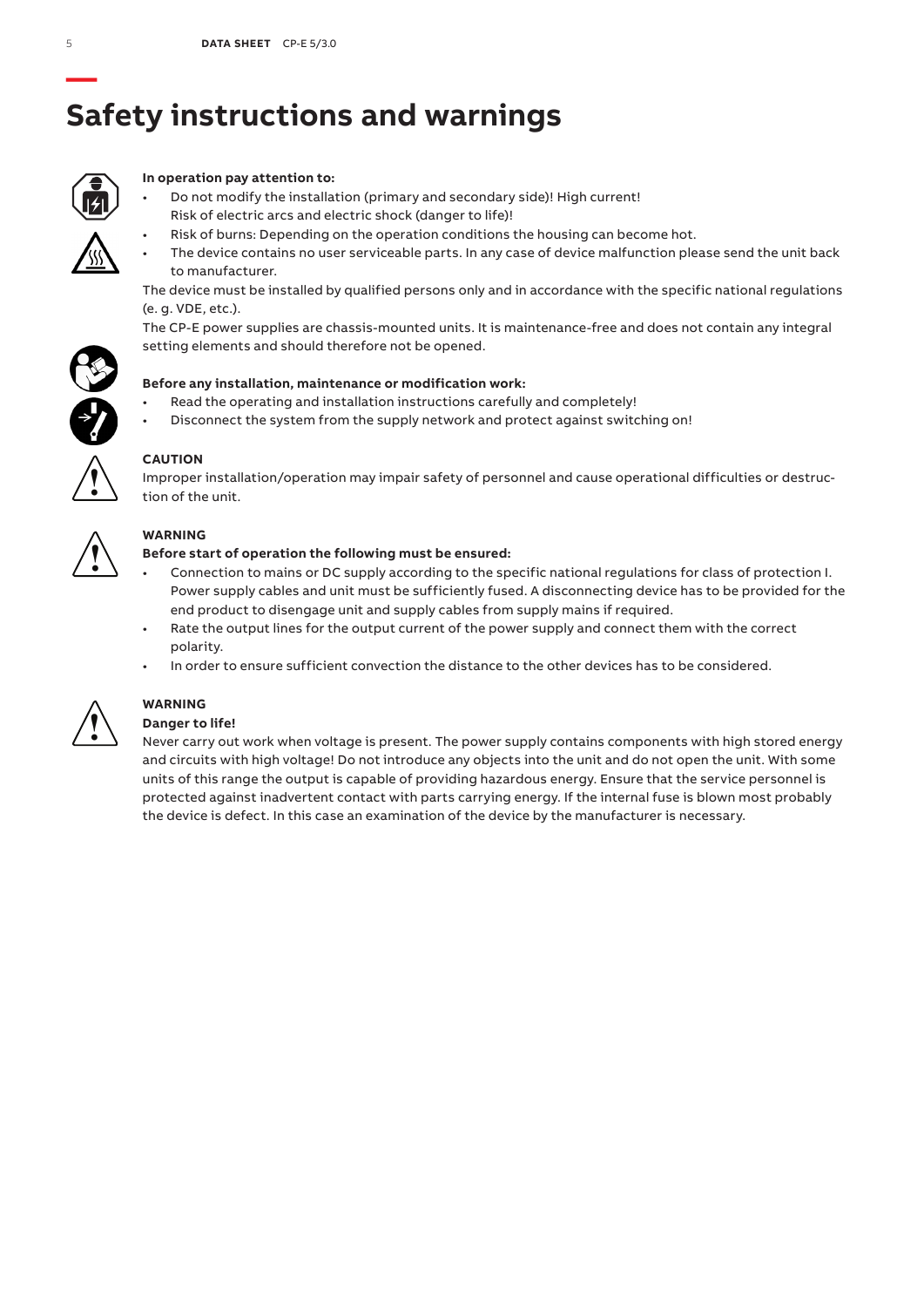# **Technical data**

Data at  $T_a$  = 25 °C, U<sub>in</sub> = 230 V AC and rated values, unless otherwise indicated

### **— Input circuits**

| <b>Supply circuits</b>              |                |                            |
|-------------------------------------|----------------|----------------------------|
| Rated input voltage U <sub>in</sub> | L,N            | 100-240 V AC               |
| Input voltage range                 | AC             | 90-264 V                   |
|                                     | DC             | 120-375V                   |
| Frequency range                     | AC             | 47-63 Hz                   |
| Typical input current               | at 115 V AC    | 335 mA                     |
|                                     | at 230 V AC    | 210 mA                     |
| Typical power consumption           |                | 19.8 W                     |
| Inrush current limiting             | at 115 V AC    | 15 A                       |
|                                     | at 230 V AC    | 30 A                       |
| Discharge current                   | input / output | 0.25mA                     |
|                                     | input/PE       | 3.5 <sub>m</sub> A         |
| Power failure buffering time        | at 115 V AC    | min. 20 ms                 |
|                                     | at 230 V AC    | min. 75 ms                 |
| Internal input fuse                 |                | 2 A slow-acting / 250 V AC |
| Power factor correction (PFC)       |                | no                         |

#### **—**

**—**

### **User interface**

| Indication of operational states |  |  |  |  |
|----------------------------------|--|--|--|--|
|----------------------------------|--|--|--|--|

| Output voltage | OK: green LED | L: output voltage OK      |
|----------------|---------------|---------------------------|
|                | LOW: red LED  | L: output voltage too low |

#### **Output circuit**

| Rated output voltage                   | $L+, L-$                                                   | 5 V DC                    |
|----------------------------------------|------------------------------------------------------------|---------------------------|
| Tolerance of the output voltage        |                                                            | $0+1\%$                   |
| Adjustment range of the output voltage |                                                            | 4.5-5.75 V DC             |
| Rated output power                     |                                                            | 15W                       |
| Rated output current I,                | $T_a \leq 60 °C$                                           | 3.0A                      |
| Derating of the output current         | 60 °C < T <sub>a</sub> $\leq$ 70 °C                        | 2.5 %/°C                  |
| Maximum deviation with                 | load change statical                                       | ±2%                       |
|                                        | change of output voltage within the<br>input voltage range | ±1%                       |
| Control time                           |                                                            | < 2 ms                    |
| Starting time after applying           | at I.                                                      | max.1s                    |
| the supply voltage                     | with 7000 µF                                               | max. 1.5 s                |
| Rise time                              | at I.                                                      | max. 150 ms               |
|                                        | with 7000 µF                                               | max. 500 ms               |
| Fall time                              |                                                            | max. 150 ms               |
| Residual ripple and switching peaks    | $BW = 20 MHz$                                              | 50 mV                     |
| Parallel connection                    |                                                            | yes, to enable redundancy |
| Series connection                      |                                                            | yes, to increase voltage  |
| Resistance to reverse feed             |                                                            | $1 s - max. 7.5 VDC$      |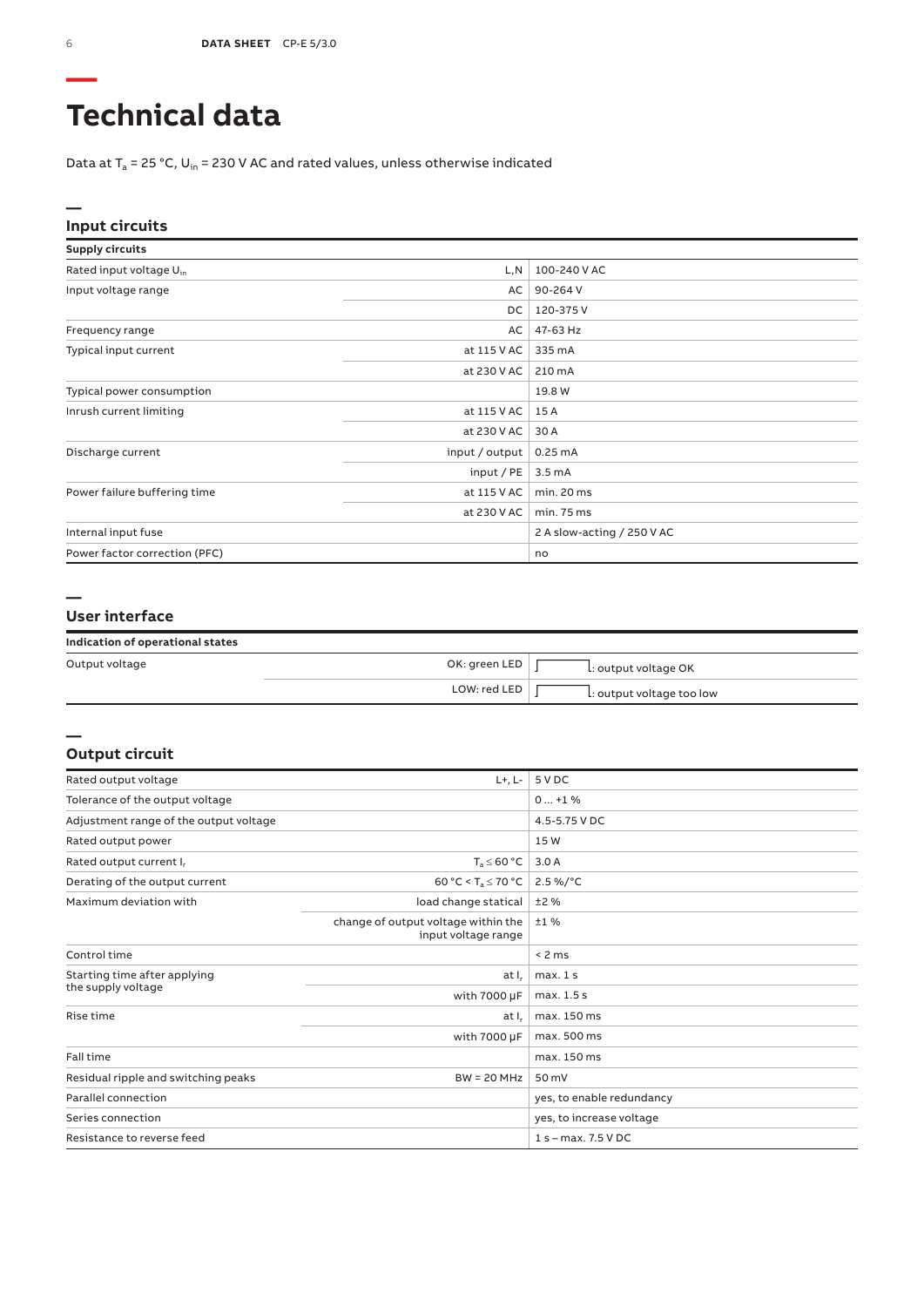#### **Output circuit – no-load, overload and short-circuit behaviour**

| Characteristic curve of output | Hiccup-mode                    |
|--------------------------------|--------------------------------|
| Short-circuit protection       | continuous short-circuit proof |
| Short-circuit behaviour        | Hiccup-mode                    |
| Overload protection            | output power limiting          |
| No-load protection             | continuous no-load stability   |
| Starting of capacitive loads   | 7000 µF                        |

#### **—**

### **General data**

| Power dissipation                    |                       | typ. 5 W                                                   |
|--------------------------------------|-----------------------|------------------------------------------------------------|
| Efficiency                           |                       | typ. 75 %                                                  |
| Duty time                            |                       | 100 %                                                      |
| Dimensions ( $W \times H \times D$ ) |                       | 22.5 x 90 x 114 mm<br>$(0.89 \times 3.54 \times 4.49)$ in  |
| Weight                               |                       | $0.144$ kg (0.317 lb)                                      |
| Material of housing                  |                       | Plastic                                                    |
| Mounting                             |                       | DIN rail (IEC/EN 60715), snap-on mounting without any tool |
| Mounting position                    |                       | horizontal                                                 |
| Minimum distance to other units      | horizontal / vertical | 25 mm / 25 mm (0.98 in / 0.98 in)                          |
| Degree of protection                 | housing / terminals   | IP20 / IP20                                                |
| <b>Protection class</b>              |                       |                                                            |

**—**

### **Electrical connection – input circuit / output circuit**

| Connecting capacity | fine-strand with wire end ferrule                                                |                      |
|---------------------|----------------------------------------------------------------------------------|----------------------|
|                     | fine-strand without wire end ferrule $\vert$ 0.2-2.5 mm <sup>2</sup> (24-14 AWG) |                      |
|                     | rigid                                                                            |                      |
| Stripping length    |                                                                                  | 6 mm (0.24 in)       |
| Tightening torque   |                                                                                  | $0.6$ Nm $(5$ lb.in) |

### **— Environmental data**

| Ambient temperature range                 |         | operation   -20+70 °C (-4+158 °F)                              |
|-------------------------------------------|---------|----------------------------------------------------------------|
|                                           |         | rated load   -20+60 °C (-4+140 °F                              |
|                                           | storage | -25+85 °C (-13+185 °F)                                         |
| Damp heat                                 |         | 95 % RH, without condensation                                  |
| Vibration (sinusoidal) (IEC/EN 60068-2-6) |         | 10-500 Hz, 2 G, along X, Y, Z each axis, 60 min. for each axis |
| Shock (half-sine) (IEC/EN 60068-2-27)     |         | 15 G, 11 ms, 3 axis, 6 faces, 3 times for each face            |

**Isolation data**

**—**

**—**

| Rated insulation voltage U <sub>i</sub> | input / output $\vert$ 3 kV AC |                                     |
|-----------------------------------------|--------------------------------|-------------------------------------|
|                                         | input / PE $\vert$ 1.5 kV AC   |                                     |
|                                         |                                | output / PE   0.5 kV AC; 0.71 kV DC |
| Pollution degree                        |                                |                                     |
| Overvoltage category                    |                                | Ш                                   |

### **Standards / Directives**

| Standards              | IEC/EN 62368-1     |
|------------------------|--------------------|
| Low Voltage Directive  | 2014/35/EU         |
| Protective low voltage | SELV (IEC 60950-1) |
| <b>EMC Directive</b>   | 2014/30/EU         |
| <b>RoHS Directive</b>  | 2011/65/EU         |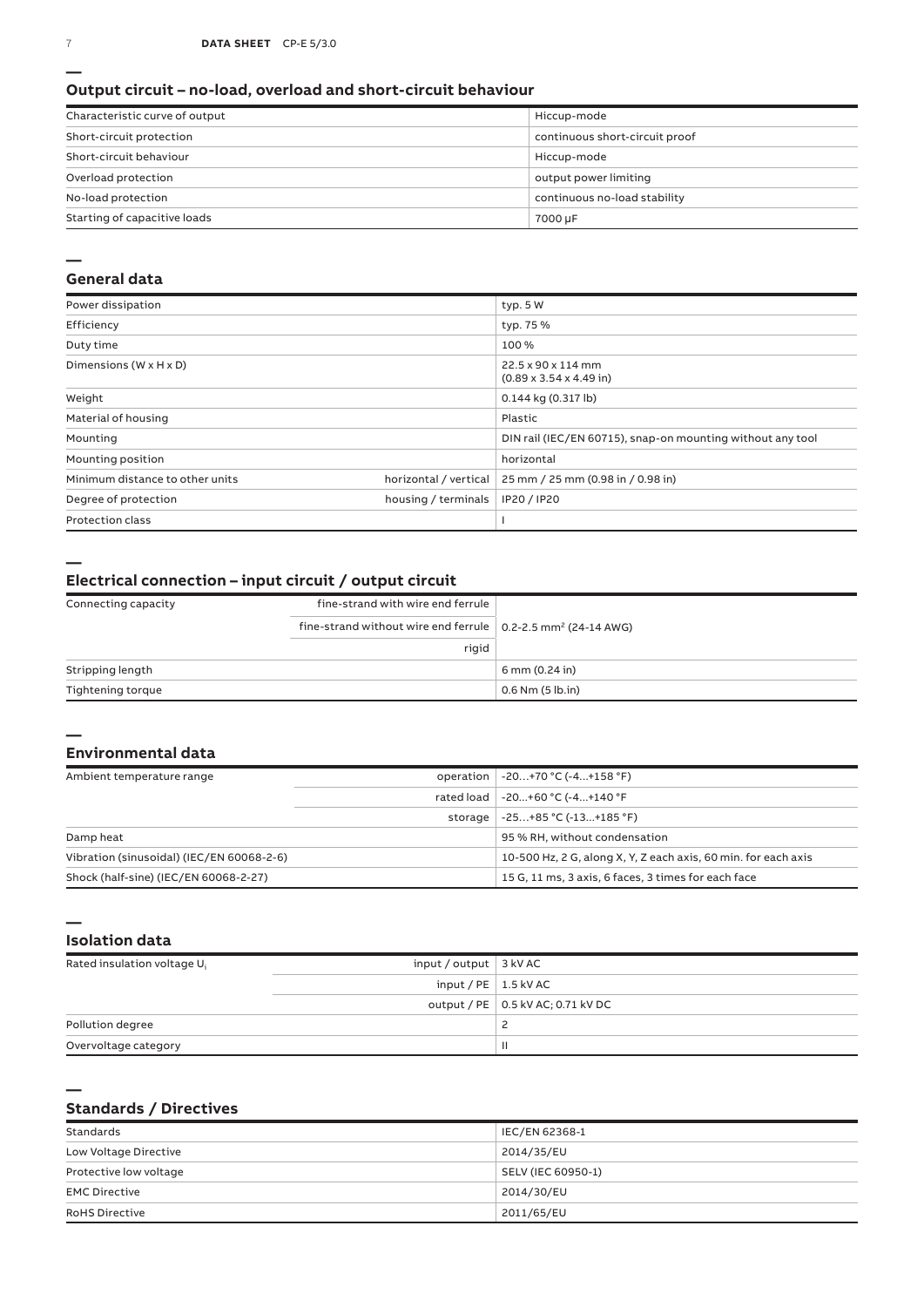### **Electromagnetic compatibility**

| Interference immunity to                                     |                        | IEC/EN 61000-6-2                                                |
|--------------------------------------------------------------|------------------------|-----------------------------------------------------------------|
| electrostatic discharge                                      | IEC/EN 61000-4-2       | Level 4 (air discharge 15 kV / contact discharge 8 kV)          |
| radiated, radio-frequency,<br>electromagnetic field          | IEC/EN 61000-4-3       | Level 3 (10 V/m)                                                |
| electrical fast transient / burst                            | IEC/EN 61000-4-4       | Level 4 (4 kV / 2.5 kHz)                                        |
| surge                                                        | IEC/EN 61000-4-5       | L-L Level 3 (2 kV) / L-PE Level 4 (4 kV)                        |
| conducted disturbances, induced by<br>radio-frequency fields | IEC/EN 61000-4-6       | Level 3 (10 V)                                                  |
| power frequency magnetic fields                              | IEC/EN 61000-4-8       | Level 4 (30 A/m)                                                |
| voltage dips, short interruptions<br>and voltage variations  | IEC/EN 61000-4-11      | dip: >95 % 10 ms / >30 % 500 ms<br>interruptions: >95 % 5000 ms |
| Interference emission                                        |                        | IEC/EN 61000-6-3                                                |
| high-frequency radiated                                      | IEC/CISPR 22, EN 55022 | Class B                                                         |
| high-frequency conducted                                     | IEC/CISPR 22, EN 55022 | Class B                                                         |
| limits for harmonic current emissions                        | IEC/EN 61000-3-2       | Class D                                                         |

## **— Technical diagrams**

## **Output behaviour**

The switch mode power supply CP-E 5/3.0 is able to supply at 5 V DC output voltage and

- at an ambient temperature of:
- ≤ 60 °C a continuous output current of approx. 3 A
- at ambient temperatures of:

60 °C <  $T_a \le 70$  °C the output power has to be reduced by 2.5 % per °C temperature increase.

### **Temperature behaviour**



**Characteristic curve of temperature at rated load**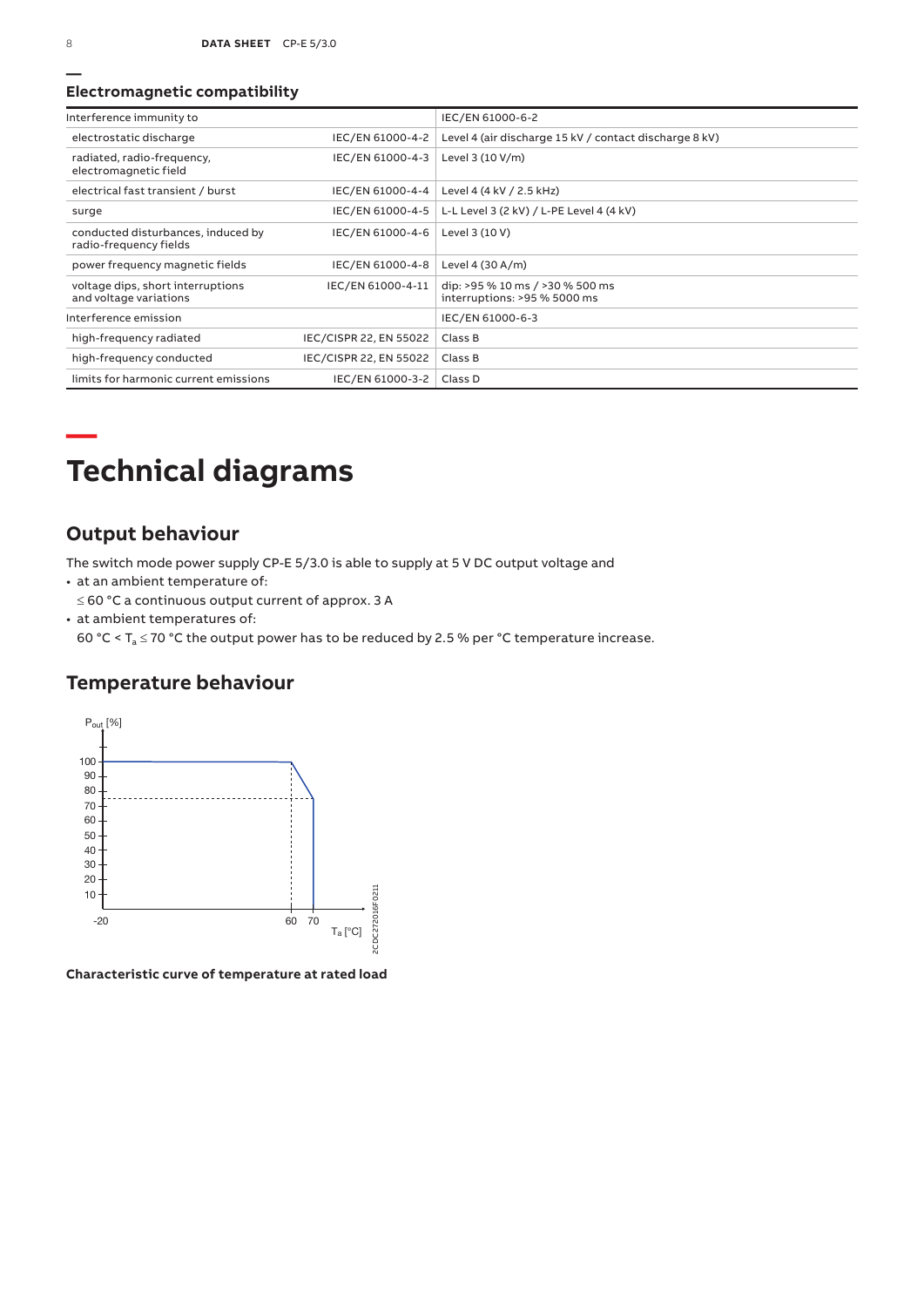## **Dimensions**

in mm [inches]



**CP-E 5/3.0**

## **Dimensions accessories**

in mm [inches]





## **— Further documentation**

| Document title                 | Document type       | Document number    |
|--------------------------------|---------------------|--------------------|
| Electronic Products and Relays | Technical cataloque | 2CDC 110 004 C02xx |
| Power Supply Units             | Application manual  | 2CDC 114 048 M020x |
| Redundancy unit CP-RUD         | Data sheet          | 2CDC 114 032 D0201 |

You can find the documentation on the internet at www.abb.com/lowvoltage -> Automation, control and protection -> Power supplies.

# **— CAD system files**

You can find the CAD files for CAD systems at http://abb-control-products.partcommunity.com -> Low Voltage Products & Systems -> Control Products -> Power Supplies.